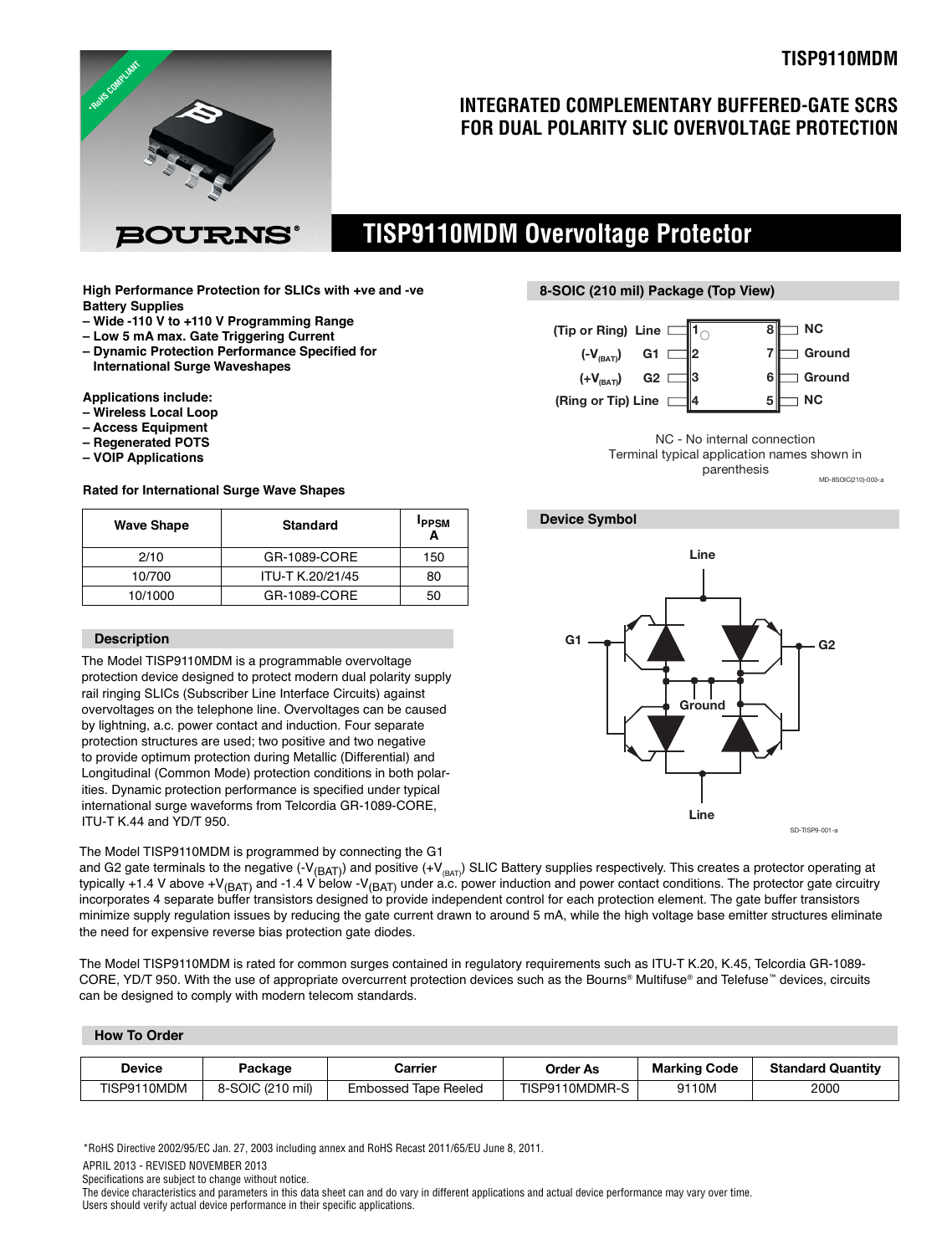# **BOURNS®**

#### Absolute Maximum Ratings,  $T_A = 25 °C$  (Unless Otherwise Noted)

| Rating                                                                             | <b>Symbol</b>       | Value           | Unit |
|------------------------------------------------------------------------------------|---------------------|-----------------|------|
| Repetitive peak off-state voltage                                                  |                     |                 |      |
| $V_{G1(Line)} = 0$ , $V_{G2} \ge +5$ V                                             |                     | $-120$          | v    |
| $V_{G2(Line)} = 0$ , $V_{G1} \ge -5$ V                                             |                     | $+120$          |      |
| Non-repetitive peak impulse current (see Notes 1, 2, 3 and 4)                      |                     |                 |      |
| 2/10 µs (Telcordia GR-1089-CORE)                                                   |                     | ±150            |      |
| 5/310 µs (ITU-T K.20, K.21 & K.45, K.44 open-circuit voltage wave shape 10/700 ms) | <b>IPPSM</b>        | ±80             | A    |
| 10/1000 µs (Telcordia GR-1089-CORE)                                                |                     | ±50             |      |
| Non-repetitive peak on-state current, 50 Hz / 60 Hz (see Notes 1, 2, 3 and 5)      |                     |                 |      |
| 0.2 s                                                                              |                     | 9.0             |      |
| 1 <sub>s</sub>                                                                     | <sup>I</sup> TSM    | 5.0             | A    |
| 900 s                                                                              |                     | 1.7             |      |
| Maximum negative battery supply voltage                                            | $V_{G1M}$           | $-110$          | v    |
| Maximum positive battery supply voltage                                            | $V_{G2M}$           | $+110$          | v    |
| Maximum differential battery supply voltage                                        | $\Delta V_{(BAT)M}$ | 220             |      |
| Junction temperature                                                               |                     | $-40$ to $+150$ | °C   |
| Storage temperature range                                                          |                     | $-65$ to $+150$ | °C   |

NOTES: 1. Initially the device must be in thermal equilibrium with  $T<sub>J</sub> = 25 °C$ . The surge may be repeated after the device returns to its initial conditions.

2. The rated current values may be applied to either of the Line to Ground terminal pairs. Additionally, both terminal pairs may have their rated current values applied simultaneously (in this case the Ground terminal current will be twice the rated current value of a single terminal pair).

3. Rated currents only apply if pins 6 & 7 (Ground) are connected together.

4. Applies for the following bias conditions:  $V_{G1}$  = -20 V to -110 V,  $V_{G2}$  = 0 V to +110 V.

5. EIA/JESD51-2 environment and EIA/JESD51-7 high effective thermal conductivity test board (multi-layer) connected with 0.6 mm printed wiring track widths.

#### Electrical Characteristics for any Section, T<sub>A</sub> = 25 °C (Unless Otherwise Noted)

|                       | <b>Parameter</b>                      | <b>Test Conditions</b>                                                                      |                                 | Min    | Typ | Max            | Unit   |
|-----------------------|---------------------------------------|---------------------------------------------------------------------------------------------|---------------------------------|--------|-----|----------------|--------|
|                       | Off-state current                     | $V_D = V_{DRM}$ , $V_{G1(Line)} = 0$ , $V_{G2} \ge +5$ V                                    | $T_A = 25 °C$<br>$T_A = 85 °C$  |        |     | -5<br>-50      | μA     |
| ٥ŀ                    |                                       | $V_D = V_{DRM}$ , $V_{G2(Line)} = 0$ , $V_{G1} \ge -5$ V                                    | $T_A = 25 °C$<br>$T_A = 85 °C$  |        |     | $+5$<br>+50    |        |
| <sup>I</sup> G1(Line) | Negative-gate leakage current         | $V_{G1(Line)} = -220 V$                                                                     |                                 |        |     | - 5            | μA     |
| <sup>I</sup> G2(Line) | Positive-gate leakage current         | $V_{G2(Line)} = +220 V$                                                                     |                                 |        |     | $+5$           | μA     |
| $V_{G1L(BO)}$         | Gate - Line impulse breakover voltage | $V_{G1}$ = -100 V, I <sub>T</sub> = -100 A (see Note 6)<br>$V_{G1}$ = -100 V, $I_T$ = -30 A | $2/10 \mu s$<br>10/1000 $\mu$ s |        |     | $-15$<br>$-11$ | $\vee$ |
| $V_{G2L(BO)}$         | Gate - Line impulse breakover voltage | $V_{G2}$ = +100 V, $I_T$ = +100 A (see Note 6)<br>$V_{G2}$ = +100 V, $I_T$ = +30 A          | $2/10 \mu s$<br>10/1000 us      |        |     | $+15$<br>$+11$ | ν      |
| Чr                    | Negative holding current              | $V_{G1}$ = -60 V, I <sub>T</sub> = -1 A, di/dt = 1 A/ms                                     |                                 | $-150$ |     |                | mA     |
| $I_{G1T}$             | Negative-gate trigger current         | $I_T = -5$ A,t $_{D(G)} \ge 20 \mu s$ , V <sub>G1</sub> = -60 V                             |                                 |        |     | $+5$           | mA     |
| $I_{G2T}$             | Positive-gate trigger current         | $I_T = 5$ A,t $_{D(G)} \ge 20$ µs, $V_{G2} = 60$ V                                          |                                 |        |     | - 5            | mA     |
| $C_{\rm O}$           | Line - Ground off-state capacitance   | f = 1 MHz, $V_D$ = -3 V, G1 & G2 open circuit                                               |                                 |        | 33  |                | рF     |

NOTE: 6. Voltage measurements should be made with an oscillosc ope with limited bandw idth (20 MHz) to avoid high frequency noise.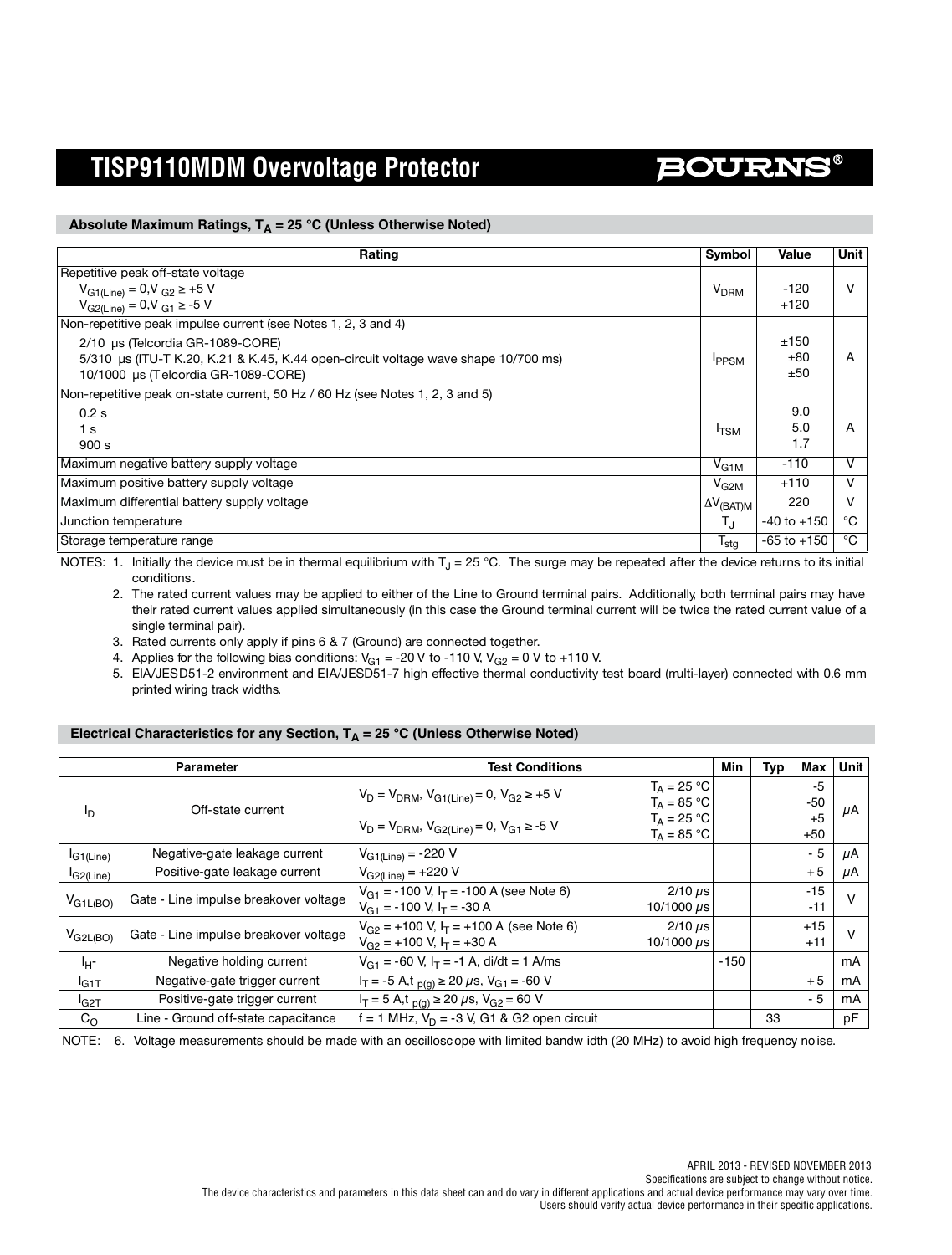### BOURN

#### Thermal Characteristics, T<sub>A</sub> = 25 °C (Unless Otherwise Noted)

|                | Parameter                              | <b>Test Conditions</b>                                                      |    | Min   Typ   Max   Unit |
|----------------|----------------------------------------|-----------------------------------------------------------------------------|----|------------------------|
| $R_{\theta$ JA | Junction to ambient thermal resistance | EIA/JESD51-7 PCB, EIA/JESD51-2 Environment, $P_{TOT} = 4 W$<br>(See Note 7) | 55 | $\degree$ C/W          |

NOTE 7. EIA/JESD51-7 high effective thermal conductivity test board (multi-layer) connected with 0.6 mm printed wiring track widths.

#### **Parameter Measurement Information**



**Figure 1. Voltage-Current Characteristic Unless Otherwise Noted, All Voltages are Referenced to the Ground Terminal**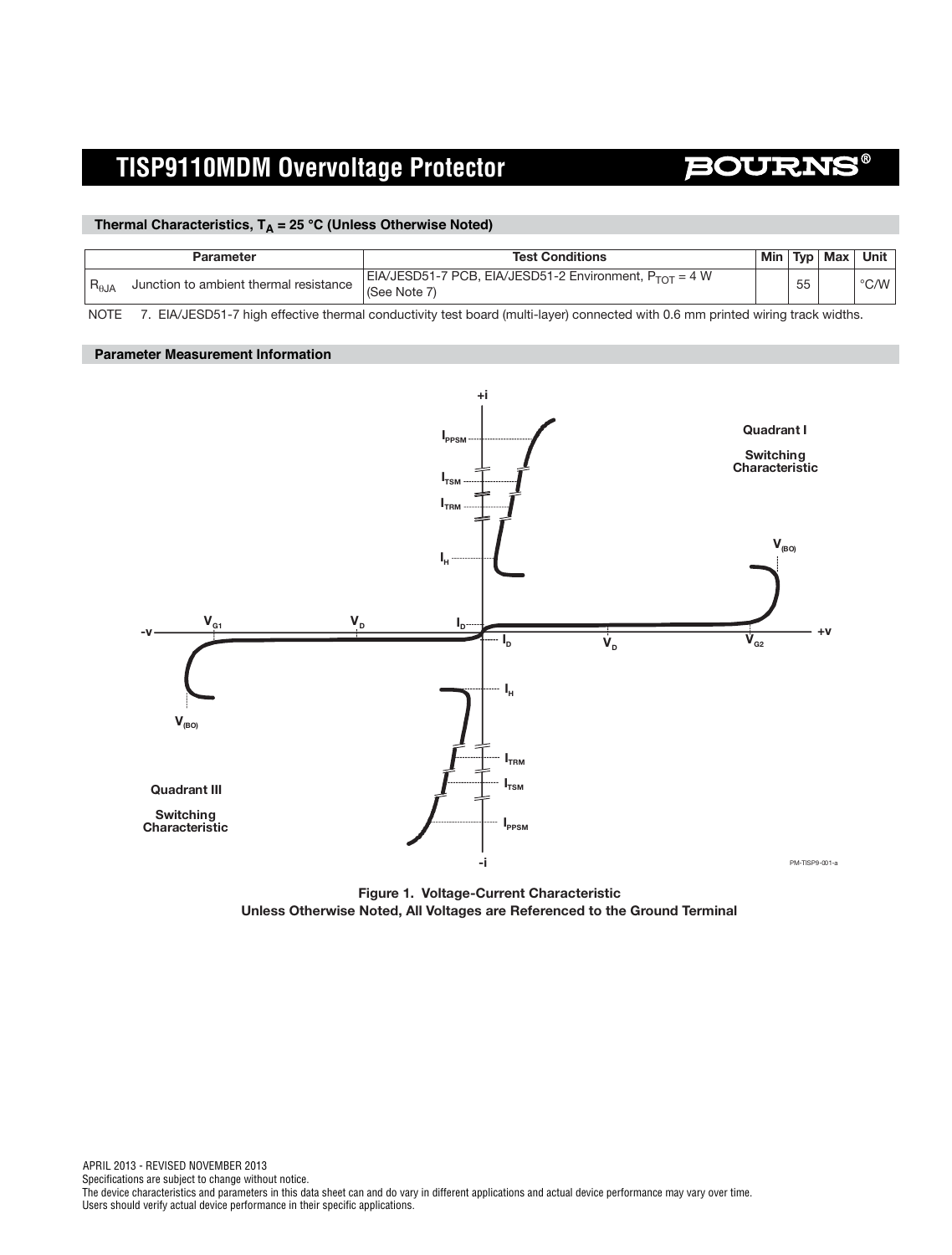**BOURN** 

**Typical Characteristics**

**Thermal Information**